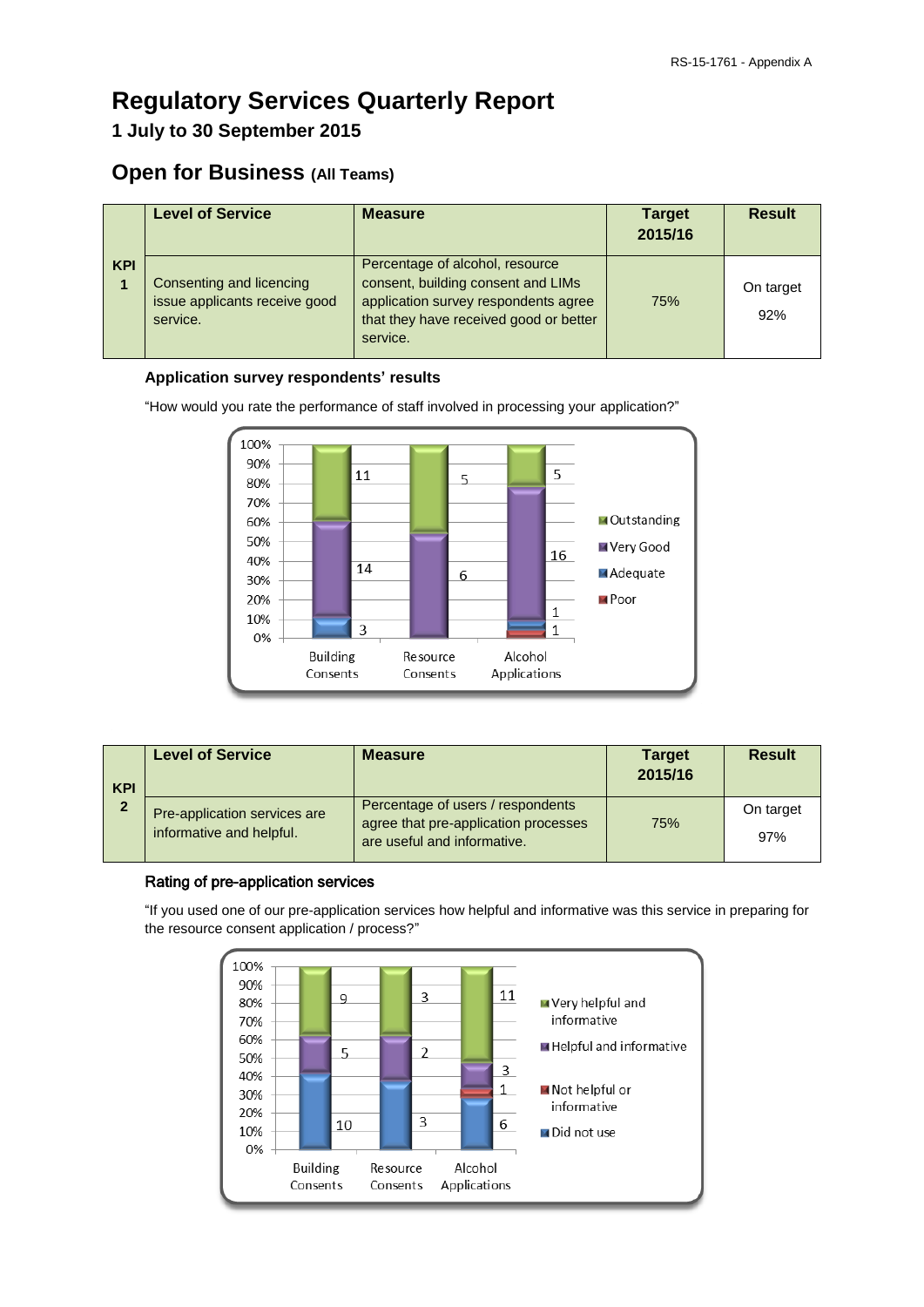| <b>KPI</b> | <b>Level of Service</b>                                                                                                        | <b>Measure</b>                                                                                                                               | <b>Target</b><br>2015/16 | <b>Result</b> |
|------------|--------------------------------------------------------------------------------------------------------------------------------|----------------------------------------------------------------------------------------------------------------------------------------------|--------------------------|---------------|
| 3          | Regulatory teams will actively<br>seek opportunities to enhance<br>the way they work and the<br>experience of their customers. | Compliments and complaints are<br>recorded, evaluated, and potential<br>improvements are entered into the<br>Continuous Improvement process. | Achieve                  | Achieved      |

## **Compliments and complaints formally received year to date**



| <b>KPI</b> | <b>Level of Service</b>                                                                                                        | <b>Measure</b>                                                                                                                          | <b>Target</b><br>2015/16 | <b>Result</b> |
|------------|--------------------------------------------------------------------------------------------------------------------------------|-----------------------------------------------------------------------------------------------------------------------------------------|--------------------------|---------------|
| 4          | Regulatory teams will actively<br>seek opportunities to enhance<br>the way they work and the<br>experience of their customers. | Continuous Improvements are<br>recorded and actioned using the<br>process described in the relevant<br><b>Quality Assurance System.</b> | Achieve                  | Achieved      |

| <b>Continuous Improvement Summary</b> |                 |          |       |  |
|---------------------------------------|-----------------|----------|-------|--|
|                                       | <b>Underway</b> | Complete | Total |  |
| <b>Building Control</b>               | 79              | 317      | 396   |  |
| <b>Animal Control</b>                 | 31              | 20       | 51    |  |
| Alcohol / Environmental Health        | 13              | 134      | 147   |  |
| <b>Resource Consents</b>              | 37              | 26       | 63    |  |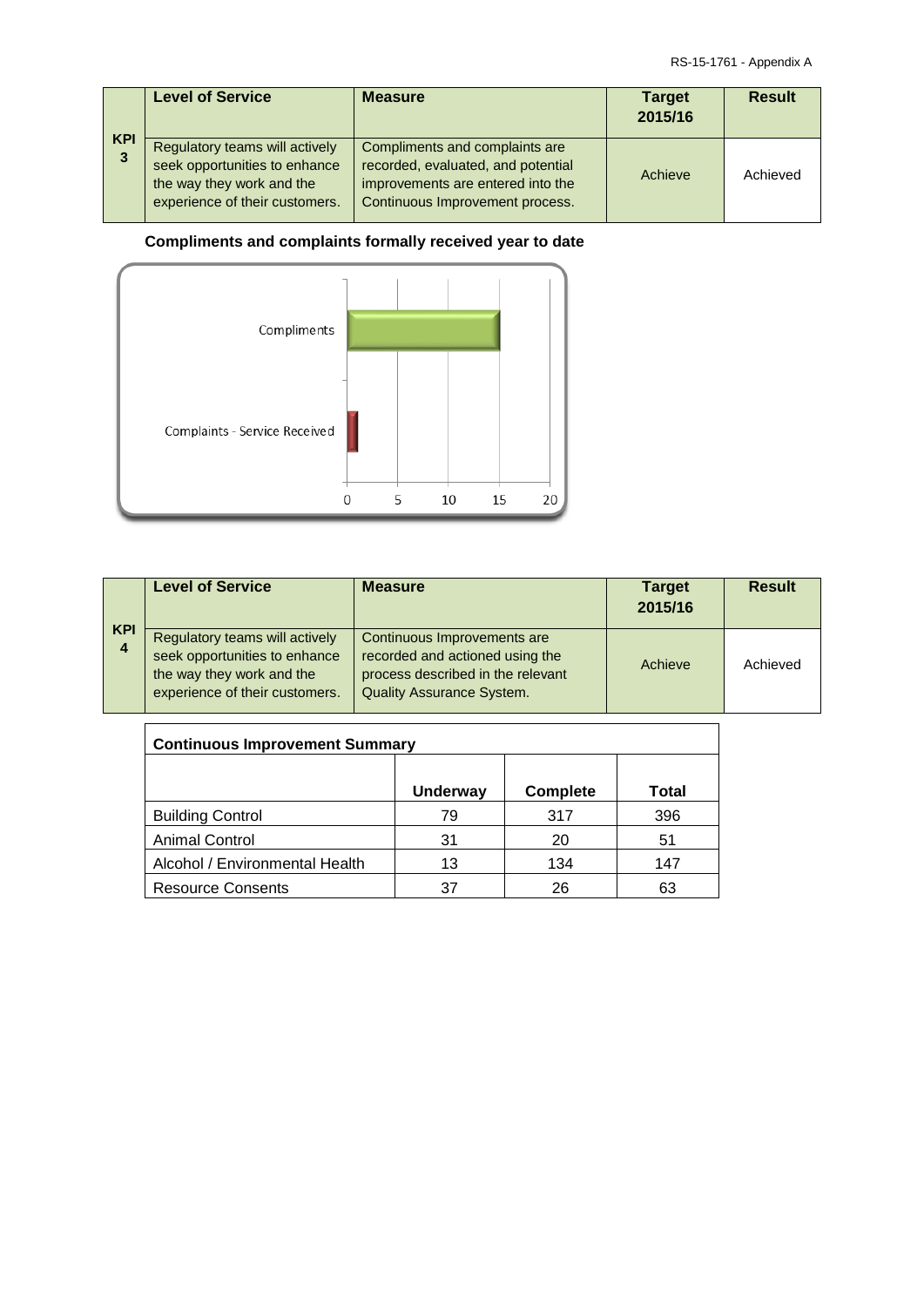# **Building Control**

|                 | <b>Level of Service</b>                                                             | <b>Measure</b>                                                                                         | <b>Target</b><br>2015/16 | <b>Result</b> |
|-----------------|-------------------------------------------------------------------------------------|--------------------------------------------------------------------------------------------------------|--------------------------|---------------|
| <b>KPI</b><br>5 | The earthquake prone status<br>of buildings in the Kāpiti district<br>are reliable. | There are no successful challenges to<br>earthquake prone building status.                             | Achieve                  | Not yet due   |
| <b>KPI</b><br>6 | The earthquake prone status<br>of buildings in the Kāpiti district<br>are reliable. | 100 buildings are assessed per year<br>to determine whether they are likely to<br>be earthquake prone. | 100<br>buildings         | On target     |

#### **Progress of Earthquake Prone Building Assessments**



This project has undertaken a request for proposals from structural engineering consultants and finalised the number of buildings to be assessed in the Kapiti Coast District. We are about to start our assessment programme of assessing the seismic performance of buildings, this why the completed assessments currently are zero.

| <b>KPI</b> | <b>Level of Service</b>                                               | <b>Measure</b>                                                              | <b>Target</b><br>2015/16 | <b>Result</b>     |
|------------|-----------------------------------------------------------------------|-----------------------------------------------------------------------------|--------------------------|-------------------|
|            | All Code Compliance<br>Certificates are issued in a<br>timely manner. | All code compliance certificates are<br>issued within statutory timeframes. | 100%                     | On target<br>100% |

#### **Code Compliance Certificates Issued**



236 Code Compliance Certificates were issued on time in the first quarter.

1,483 building inspections were undertaken in the first quarter.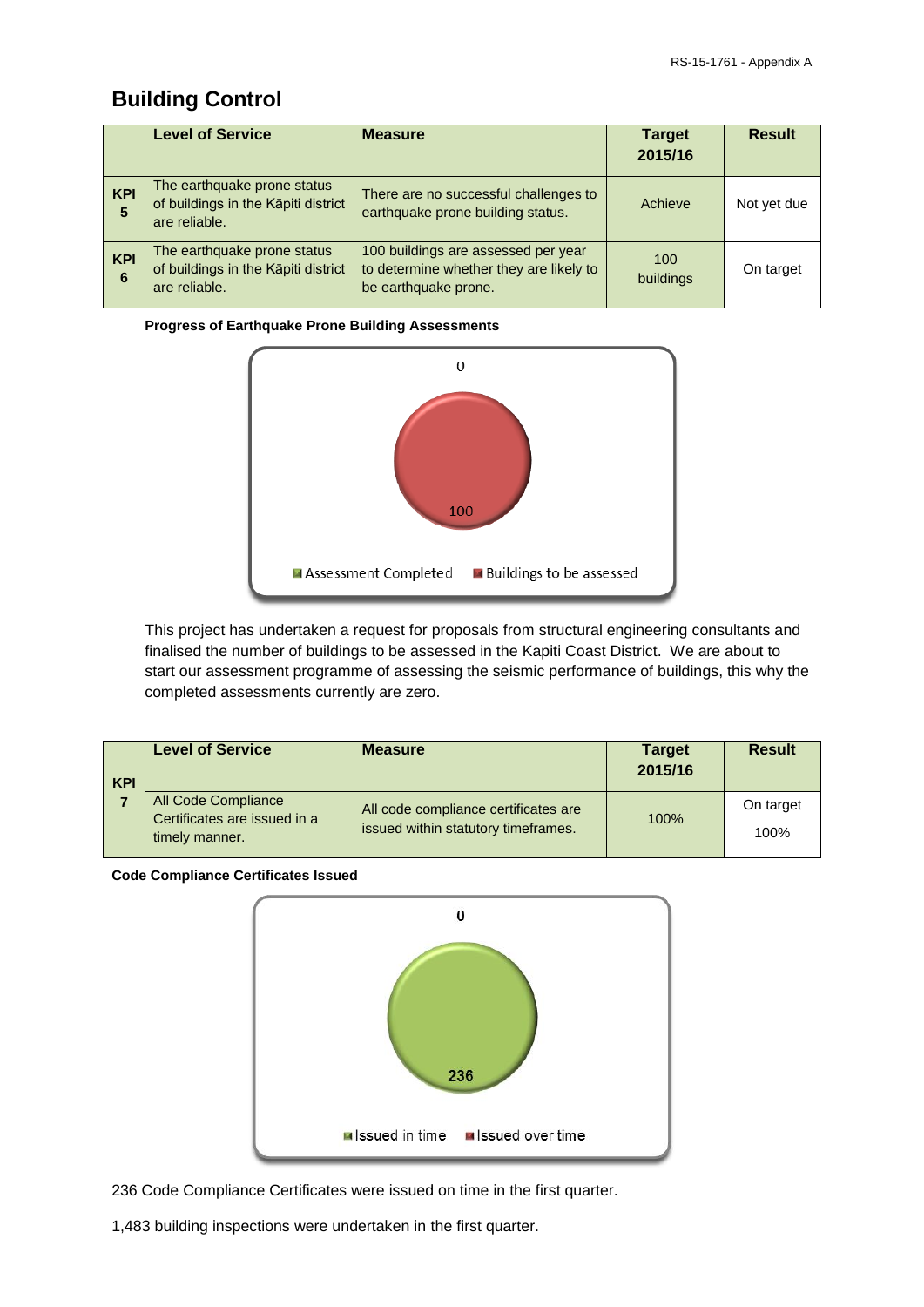| <b>KPI</b> | <b>Level of Service</b>                                        | <b>Measure</b>                                                                                       | <b>Target</b><br>2015/16 | <b>Result</b> |
|------------|----------------------------------------------------------------|------------------------------------------------------------------------------------------------------|--------------------------|---------------|
| 8          | Commercial buildings are safe<br>for users to occupy or visit. | 33% of all buildings that are subject to<br>a Building Warrant of Fitness are<br>inspected annually. | 33%                      | On target     |

#### **Building Warrant of Fitness Inspections**



There are 440 buildings are subject to a Building Warrant of Fitness, 147 are due to be inspected in the 2015/16 year.

| <b>KPI</b> | <b>Level of Service</b>                                                               | <b>Measure</b>                                                                                                                            | <b>Target</b><br>2015/16 | <b>Result</b>             |
|------------|---------------------------------------------------------------------------------------|-------------------------------------------------------------------------------------------------------------------------------------------|--------------------------|---------------------------|
| 9          | Illegal or unauthorised building<br>work is identified and prompt<br>action is taken. | Percentage of all notified complaints<br>regarding illegal or unauthorised<br>building work is investigated within<br>three working days. | 95%                      | Not on<br>target<br>87.5% |

Eight notified complaints regarding illegal building work were received in the year to date and seven were investigated within required timeframes.

| <b>KPI</b> | <b>Level of Service</b>                                                 | <b>Measure</b>                                               | <b>Target</b><br>2015/16 | <b>Result</b>     |
|------------|-------------------------------------------------------------------------|--------------------------------------------------------------|--------------------------|-------------------|
| 10         | Substantive compliance with<br>statutory timeframes for LIMs<br>issued. | The average days to process a LIM<br>will not exceed 7 days. | Achieve                  | On target<br>100% |

193 were issued in first quarter with the average days to process a LIM in the year to date is six .

### **Building Control Noticeboard**

*Note: This section is used to inform elected members of other items that relate to the Building Consent area.* Building Consents have been busy preparing for a request for proposals from structural engineering consultants to assist with the seismic assessment of buildings as part of the earthquake prone building project. We have also prepared for the installation of Goget which will allow the team to undertake inspections-recording the information and results on tablets and emailing the results to the customer.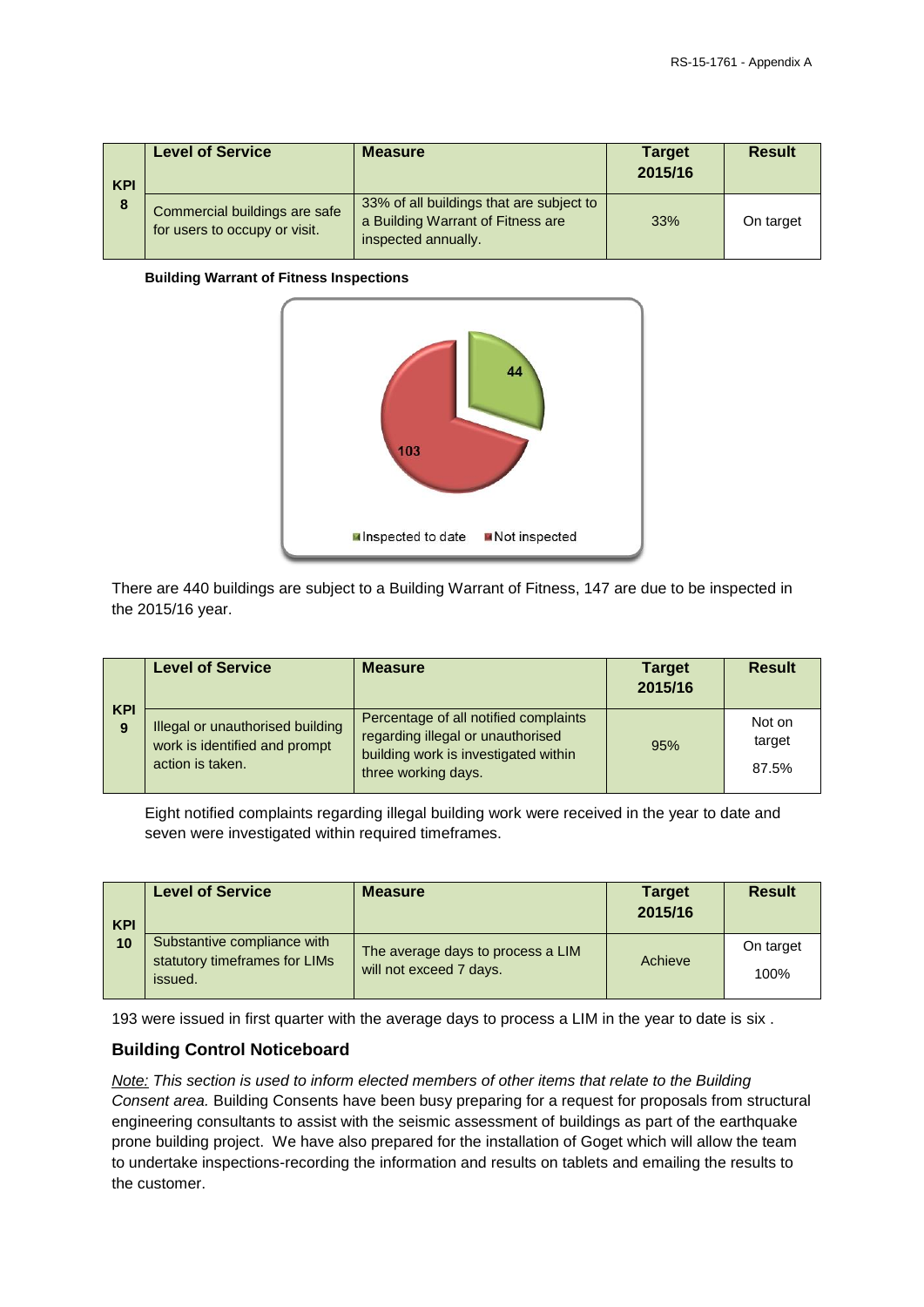# **BUILDING CONSENTS ISSUED 2015/16**

|                                                 | Jul-Sep | Oct-Dec | Jan-Mar | Apr-Jun | Year |
|-------------------------------------------------|---------|---------|---------|---------|------|
| <b>Total Building Consents Issued</b>           | 284     |         |         |         | 284  |
| Total Consents Processed within 20 working days | 281     |         |         |         | 281  |
| Percentage complete within 20 working days      | 99%     |         |         |         | 99%  |
| Average processing time                         | 11 days |         |         |         |      |

| 1-07-2015 to 30-09-2015         |                                                         |                                                                     |  |  |
|---------------------------------|---------------------------------------------------------|---------------------------------------------------------------------|--|--|
| <b>Number of Days</b><br>(1)(x) | Number of consents processed within<br>(X) Working Days | Number of consents processed within<br>(X) Actual Days <sup>2</sup> |  |  |
| $0 - 5$                         | 98                                                      | 95                                                                  |  |  |
| $6 - 10$                        | 33                                                      | 18                                                                  |  |  |
| $11 - 15$                       | 37                                                      | 18                                                                  |  |  |
| 16-20                           | 113                                                     | 49                                                                  |  |  |
| $21 - 30$                       | 3                                                       | 46                                                                  |  |  |
| $31 - 60$                       |                                                         | 44                                                                  |  |  |
| 61-89                           |                                                         | 7                                                                   |  |  |
| $90+$                           |                                                         | 7                                                                   |  |  |
| <b>TOTAL</b>                    | 284                                                     | 284                                                                 |  |  |



<sup>1</sup> 1 Working days are the days except Saturday, Sunday and public holidays that the consent is at Council and the application is not suspended for additional information. This is the official count according to the Building Act.

<sup>2</sup> Actual days is the total number of days (excluding public holidays, weekends) that the consent application is at Council from receipt of application through to decision. This includes the days where the application is suspended for additional information.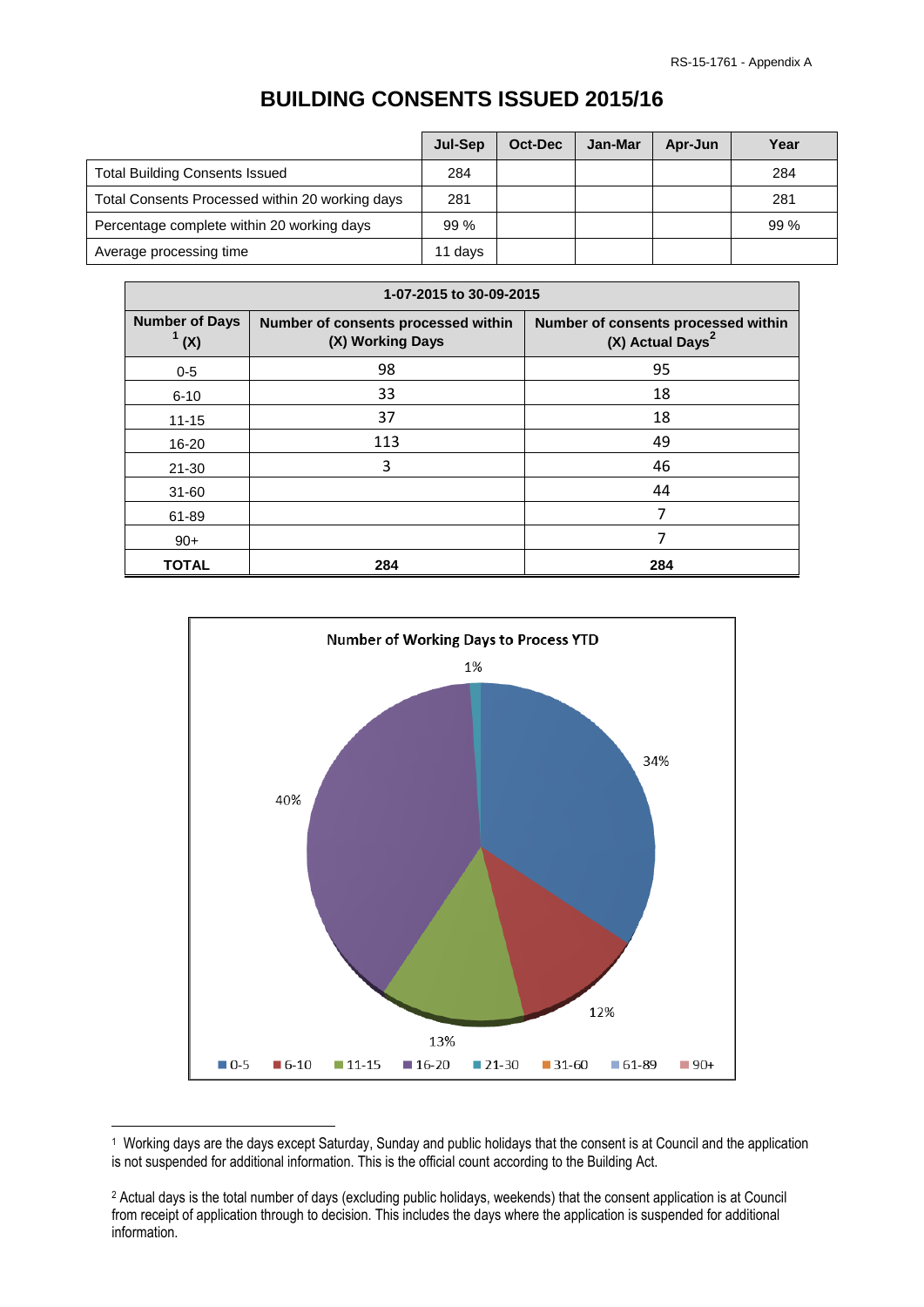

## **REQUESTS FOR FURTHER INFORMATION<sup>3</sup>**

| <b>Requests for Information</b> | Jul-Sep | Oct-Dec | Jan-Mar | Apr-Jun | Year |
|---------------------------------|---------|---------|---------|---------|------|
| No requests                     | 155     |         |         |         | 155  |
|                                 | 85      |         |         |         | 85   |
| $\overline{2}$                  | 34      |         |         |         | 34   |
| 3                               | 7       |         |         |         | 7    |
| 4                               | 3       |         |         |         | 3    |
| $5+$                            | 0       |         |         |         | 0    |
| <b>TOTAL</b>                    | 284     |         |         |         | 284  |

**.** 

<sup>&</sup>lt;sup>3</sup> Further information is requested due to reasons such as: incomplete or incorrect information supplied; the information received triggered further questions; applicant disputed decision, and/or the complexity of some consents regarding fire safety vs. economics vs. what the owner is willing to do.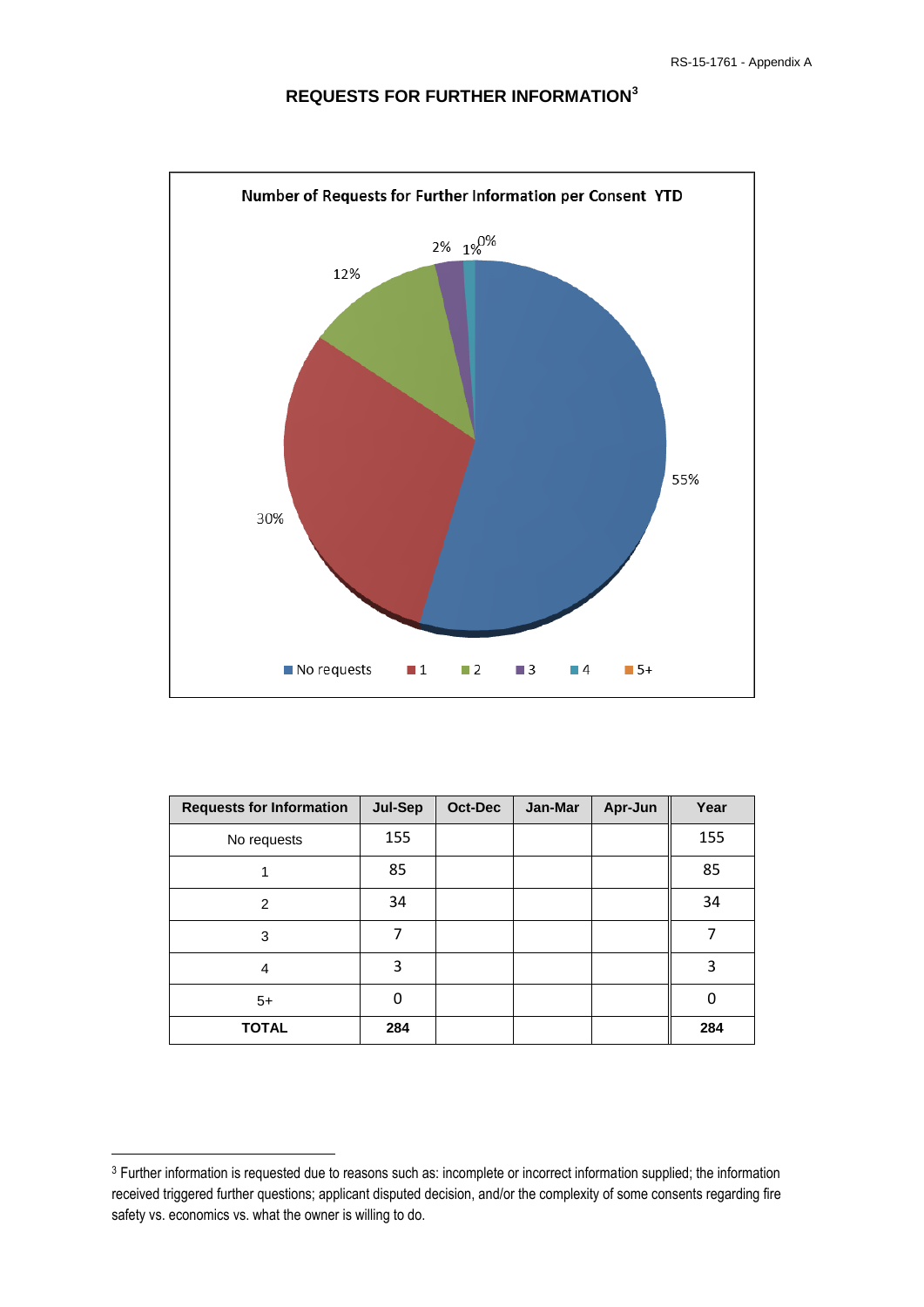# **Resource Consents and Compliance**

| <b>KPI</b> | <b>Level of Service</b>                                                          | <b>Measure</b>                                                                         | <b>Target</b><br>2015/16 | <b>Result</b> |
|------------|----------------------------------------------------------------------------------|----------------------------------------------------------------------------------------|--------------------------|---------------|
| 11         | Co-management opportunities<br>are endorsed through Te<br>Whakaminenga o Kāpiti. | Tāngata whenua have the opportunity<br>to review all resource consent<br>applications. | Achieve                  | On target     |

A list of all consents formally received by Council is sent out to all Iwi representatives with copies available on request. Those applications assumed to be of interest are sent out when the consent is allocated to the planner for processing.

| <b>KPI</b> | <b>Level of Service</b>                                                                                            | <b>Measure</b>                                                                       | <b>Target</b><br>2015/16 | <b>Result</b>           |
|------------|--------------------------------------------------------------------------------------------------------------------|--------------------------------------------------------------------------------------|--------------------------|-------------------------|
| 12         | Avoid unnecessary delays with<br>notified consents, which due to<br>their complexity can span a<br>lengthy period. | Percentage of all notified consents<br>are processed within statutory<br>timeframes. | 95%                      | Not on<br>target<br>67% |

Two out of three notified consents were received and processed within statutory timeframes in the year to date.

| <b>KPI</b> | <b>Level of Service</b>                                                | <b>Measure</b>                                                                                  | <b>Target</b><br>2015/16 | <b>Result</b>           |
|------------|------------------------------------------------------------------------|-------------------------------------------------------------------------------------------------|--------------------------|-------------------------|
| 13         | Process completion<br>certificates promptly to avoid<br>costly delays. | Percentage of all s223 completion<br>certificates are processed within<br>statutory timeframes. | 95%                      | Not on<br>target<br>78% |

### **Applications Processed**



|                  | <b>Level of Service</b>                                                                                               | <b>Measure</b>                                                                                                 | <b>Target</b><br>2015/16 | <b>Result</b> |
|------------------|-----------------------------------------------------------------------------------------------------------------------|----------------------------------------------------------------------------------------------------------------|--------------------------|---------------|
| <b>KPI</b><br>14 | Continuous improvement in<br>the provision of services that<br>enhance efficiency and lower<br>the cost of processes. | Time recording is introduced to<br>monitor efficiency and provide a<br>baseline for performance<br>management. | Achieve                  | Not yet due   |

Staff are still working towards making the timesheet module available in NCS.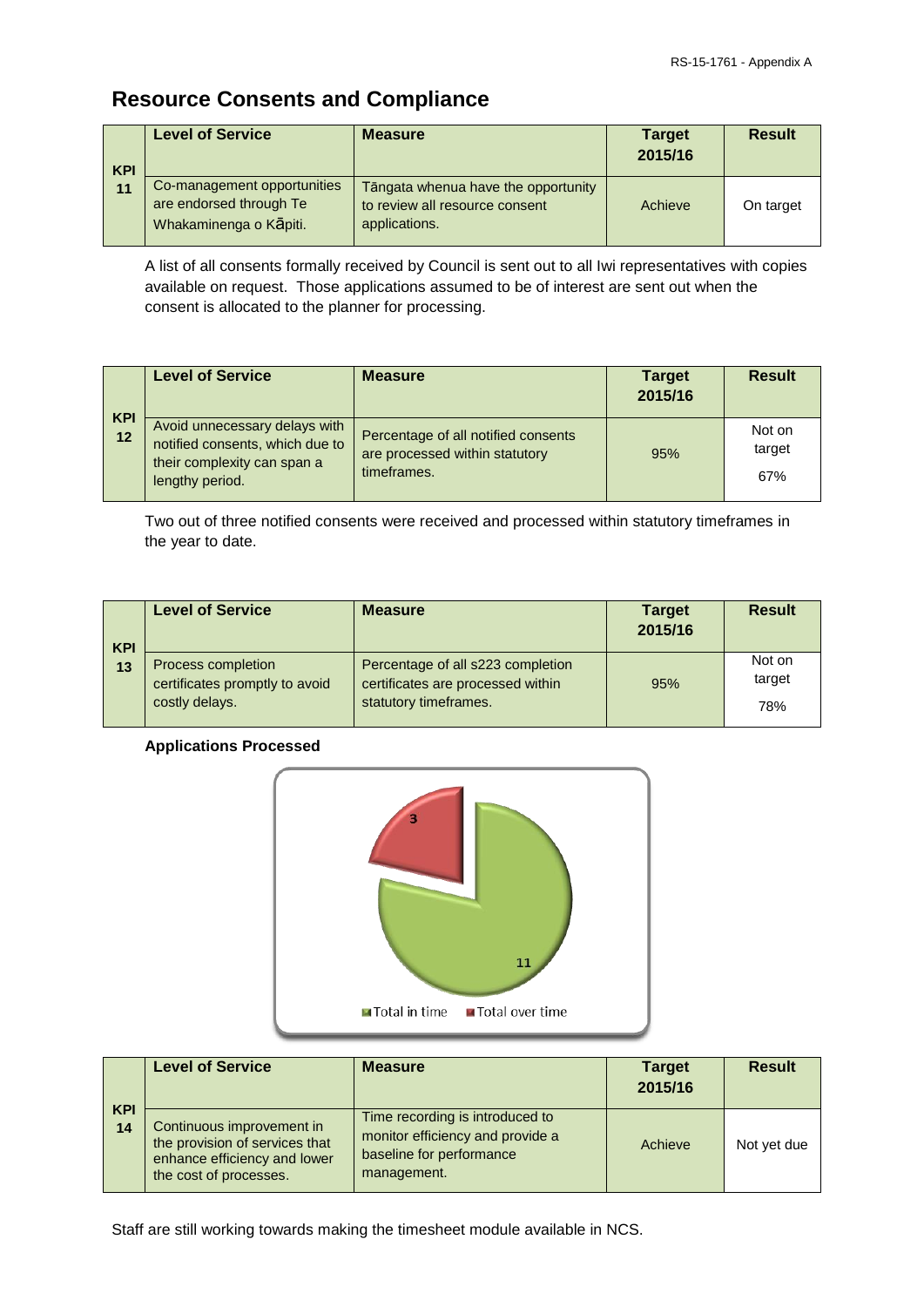| <b>KPI</b> | <b>Level of Service</b>                                                                                               | <b>Measure</b>                                                                               | <b>Target</b><br>2015/16 | <b>Result</b>   |
|------------|-----------------------------------------------------------------------------------------------------------------------|----------------------------------------------------------------------------------------------|--------------------------|-----------------|
| 15         | Continuous improvement in<br>the provision of services that<br>enhance efficiency and lower<br>the cost of processes. | Percentage of application deposits<br>refunded less than 5% of decisions<br>issued per year. | $5\%$                    | On target<br>2% |

One refund was processed in the year to date. The refunds associated with the balance of the applications which exceeded statutory timeframes, are in the process of being refunded.

| <b>KPI</b><br>16 | <b>Level of Service</b>                                                         | <b>Measure</b>                                                                                          | <b>Target</b><br>2015/16 | <b>Result</b> |
|------------------|---------------------------------------------------------------------------------|---------------------------------------------------------------------------------------------------------|--------------------------|---------------|
|                  | Ensure resource consent<br>decision making is robust and<br>legally defendable. | Applications for judicial review or<br>appeal of decision result in Council's<br>decision being upheld. | Achieve                  | On target     |

There has been one decision issued for an appeal of decision this quarter. Council's decision was upheld.

|                  | <b>Level of Service</b>                                                                                   | <b>Measure</b>                                                                                                                                       | <b>Target</b><br>2015/16 | <b>Result</b>     |
|------------------|-----------------------------------------------------------------------------------------------------------|------------------------------------------------------------------------------------------------------------------------------------------------------|--------------------------|-------------------|
| <b>KPI</b><br>17 | All development in the<br>community are monitored to<br>ensure they are consistent<br>with District Plan. | Resource consents known to be given<br>affect to are monitored in accordance<br>with Regulatory Services Monitoring<br>Strategy / Procedures Manual. | 95%                      | On target<br>100% |

117 inspections of 62 Resource Consents were recorded during this quarter and 34 inspections were undertaken in relation to the expressway project. All consents known to have been given affect to are being monitored.

An applicant has five years in which to give effect to a Resource Consent with some resource consents having on-going monitoring requirements. This makes assessment difficult. The Development Control team are in the process of writing its Monitoring Strategy / Procedures Manual to ensure the team is as proactive as possible when determining which consents have been given affect to, and thus require monitoring.

|                  | <b>Level of Service</b>                                                                                                                | <b>Measure</b>                                                                                                | <b>Target</b><br>2015/16 | <b>Result</b> |
|------------------|----------------------------------------------------------------------------------------------------------------------------------------|---------------------------------------------------------------------------------------------------------------|--------------------------|---------------|
| <b>KPI</b><br>18 | Provision of a responsive and<br>efficient process for ensuring<br>compliance obligations are<br>fairly and appropriately<br>enforced. | Quarterly audit review shows that<br>procedures are followed in<br>accordance with the Enforcement<br>Policy. | Achieve                  | On target     |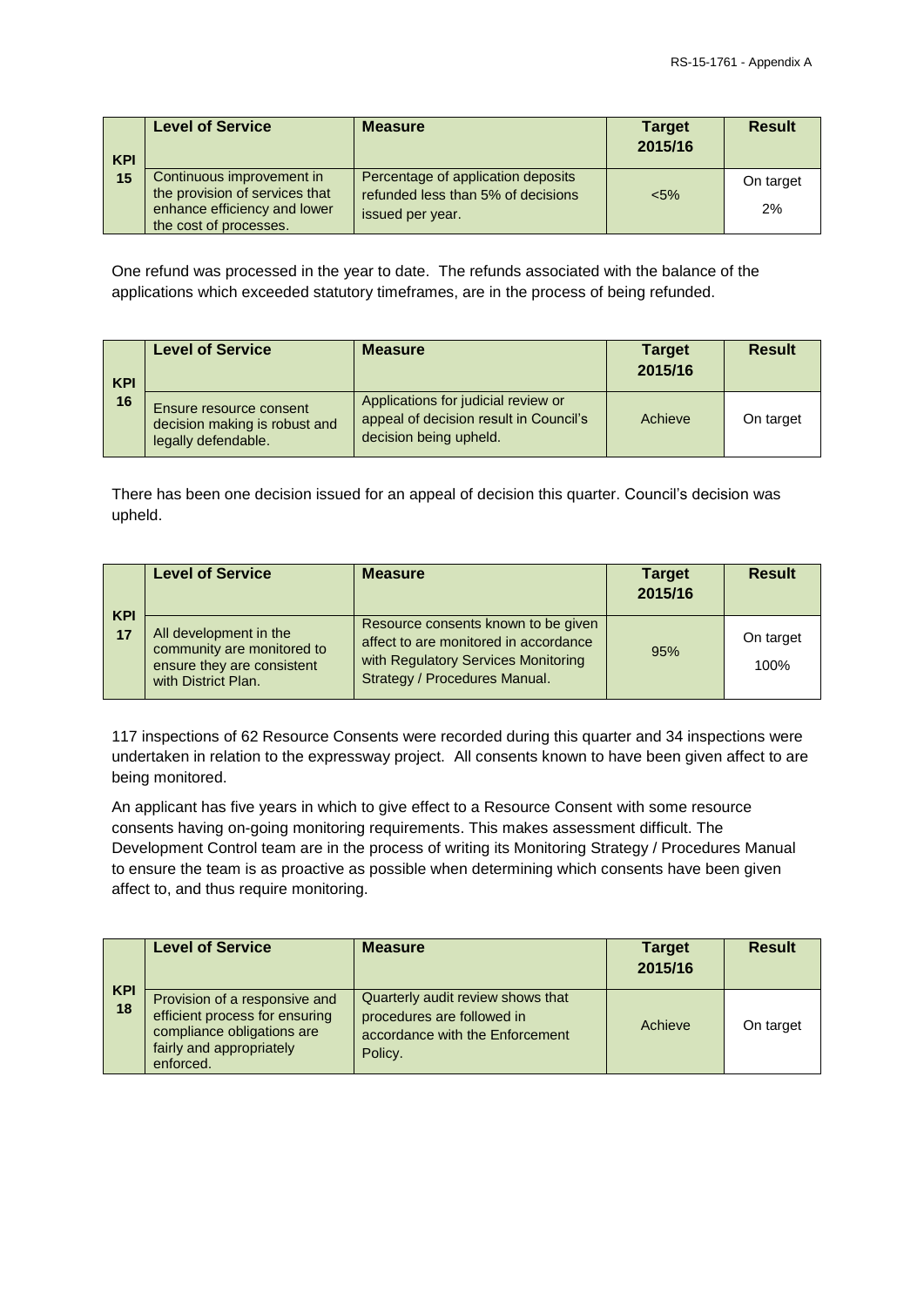|                                                                                                     | <b>Jul-Sep</b> | Oct-Dec | Jan-Mar | Apr-Jun | <b>Year to Date</b> |
|-----------------------------------------------------------------------------------------------------|----------------|---------|---------|---------|---------------------|
| Total Resource Consents - decision issued<br>during period                                          | 56             |         |         |         | 56                  |
| Total non-notified issued within statutory<br>timeframes                                            | 48             |         |         |         | 48                  |
| Total notified issued within statutory timeframes                                                   | 2              |         |         |         | $\overline{2}$      |
| Percentage complete within statutory timeframes                                                     | 89 %           |         |         |         | 89%                 |
| Average processing days for non-notified decision<br>(excl. consents with S37 timeframe extensions) | 14 days        |         |         |         | 14 days             |
| Average processing days for notified decision<br>(excl. consents with S37 timeframe extensions)     | 73 days        |         |         |         | 73 days             |
| Consents where further information requested <sup>1</sup>                                           | 24             |         |         |         | 24                  |

# **RESOURCE CONSENTS ISSUED 2015/16**

|                             | 1-07-2015 to 31-09-2015                                                     |                                                                            |  |  |
|-----------------------------|-----------------------------------------------------------------------------|----------------------------------------------------------------------------|--|--|
| <b>Number of Days</b><br>X) | <b>Number of consents processed</b><br>within (X) Working Days <sup>2</sup> | <b>Number of consents processed</b><br>within (X) Actual Days <sup>3</sup> |  |  |
| $0 - 5$                     |                                                                             |                                                                            |  |  |
| $6 - 10$                    |                                                                             |                                                                            |  |  |
| $11 - 15$                   | 18                                                                          | 12                                                                         |  |  |
| $16 - 20$                   | 13                                                                          |                                                                            |  |  |
| $21 - 30$                   |                                                                             | 10                                                                         |  |  |
| $31 - 60$                   |                                                                             | 6                                                                          |  |  |
| 61-89                       |                                                                             |                                                                            |  |  |
| $90+$                       |                                                                             |                                                                            |  |  |
| TOTAL                       | 56                                                                          | 56                                                                         |  |  |

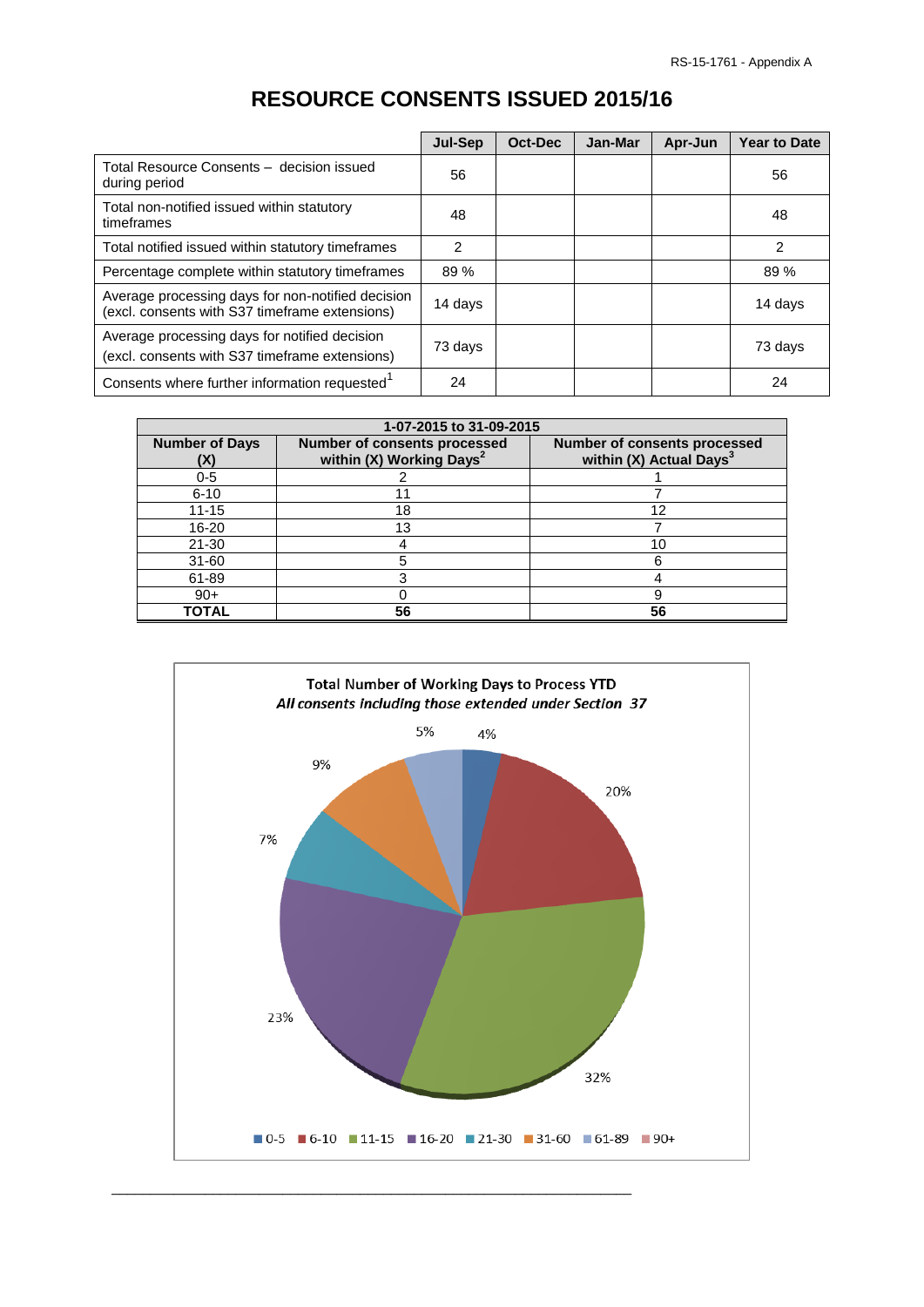- 1. Further information is requested due to applicants not providing sufficient information in order to understand the impact of the subdivision and/or land use on the environment. This included incomplete information in relation to noise impacts, traffic, visual, earthworks, drawings not to scale, no assessment or inadequate assessment of enviornmental effects.
- 2. Working days are the days, except Saturday, Sunday and public holidays, where the consent is at Council and the application is not suspended for additional information. This is purely a count of days at Council and does not differentiate between notified and non-notified consents, or consents subject to section 37 extensions of timeframe.
- 3. Actual days are the total number of working days that the consent application is at Council from receipt of application through to decision. This includes the days where the application is suspended for additional information, notified as well as non-notified applications, and those applications where timeframes were extended under section 37.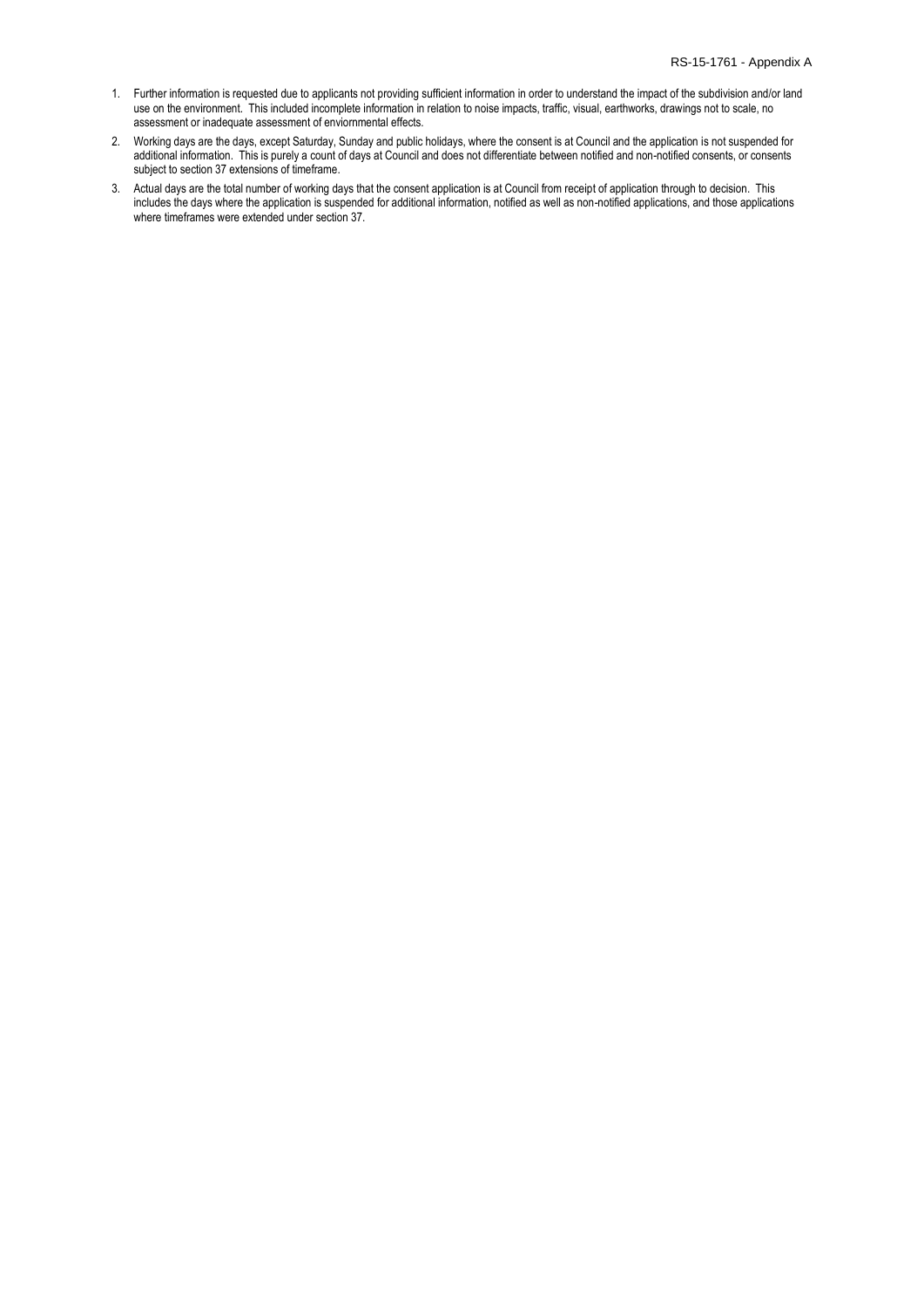# **Environmental Protection**

|                  | <b>Level of Service</b>                                                       | <b>Measure</b>                                                                                                                                           | <b>Target</b><br>2015/16 | <b>Result</b>     |
|------------------|-------------------------------------------------------------------------------|----------------------------------------------------------------------------------------------------------------------------------------------------------|--------------------------|-------------------|
| <b>KPI</b><br>19 | Alcohol outlets operate within<br>an environment that is safe<br>and healthy. | Percentage of all alcohol outlets that<br>apply for a new licence or the renewal<br>of a licence will be inspected prior to<br>the issue of the licence. | 95%                      | On target<br>100% |

### **Premises inspected for new/renewal alcohol licence applications**



Inspectors have been involved in a number of District Licensing Committee hearings during this quarter including two new bottle stores, a managers certificate hearing.

In addition a total of 35 inspections were under taken during the quarter which includes monitoring/compliance visits.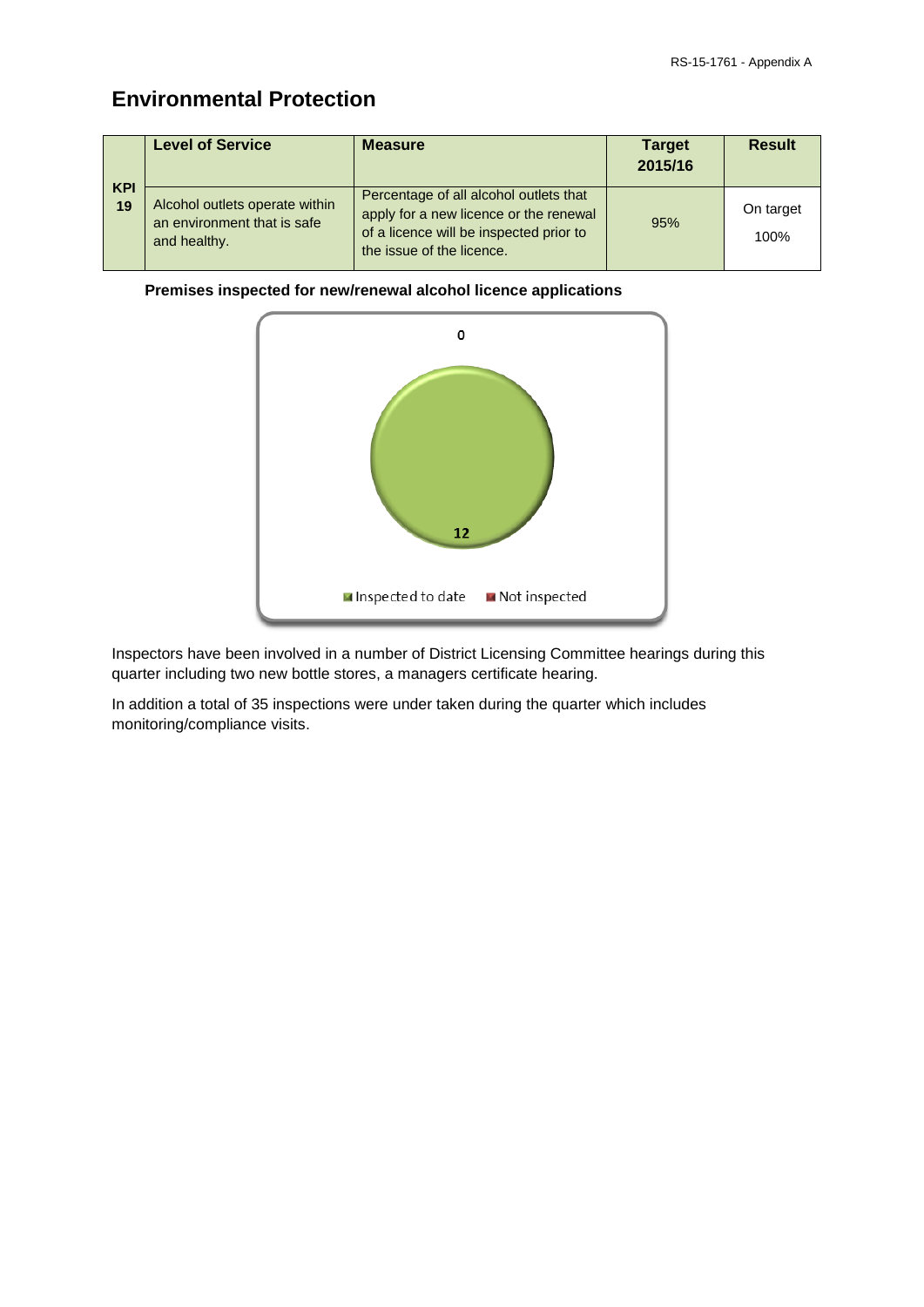|                  | <b>Level of Service</b>                                                         | <b>Measure</b>                                                                                                                                                    | <b>Target</b><br>2015/16 | <b>Result</b> |
|------------------|---------------------------------------------------------------------------------|-------------------------------------------------------------------------------------------------------------------------------------------------------------------|--------------------------|---------------|
| <b>KPI</b><br>20 | All food premises operate<br>within an environment that is<br>safe and healthy. | A minimum of 80% of all food<br>premises are audited/ inspected using<br>a risk based approach in accordance<br>with government acts or regulations<br>each year. | 80%                      | Not yet due   |

### **Licensed food premises inspected**



The number of food premises can change from week to week as premises close or new premises open. The numbers shown are calculated based on only the premises that are relevant within the timeframe of this report. The percentage result will be reported at year end.

The target for the year is 307 based on the grading of each premises at 1 July 2015. Therefore the target for this quarter was 76.

While the number of inspections/audits related to the KPI target may not have been achieved this quarter we undertook a lot of planning work in relation to how to best support food businesses with an on licence transition into the new FCP system next year. We visited another 75 on licensed food businesses in this quarter either to introduce them to the new system and invite them to group training sessions; helping them implement the new system and for those who were a little further ahead, undertaking pre audit visits. This brought the total visits to food premises up to 127 for the month.

In addition in September the team spent a lot of time planning and developing resources for the FCP training sessions to be delivered in October.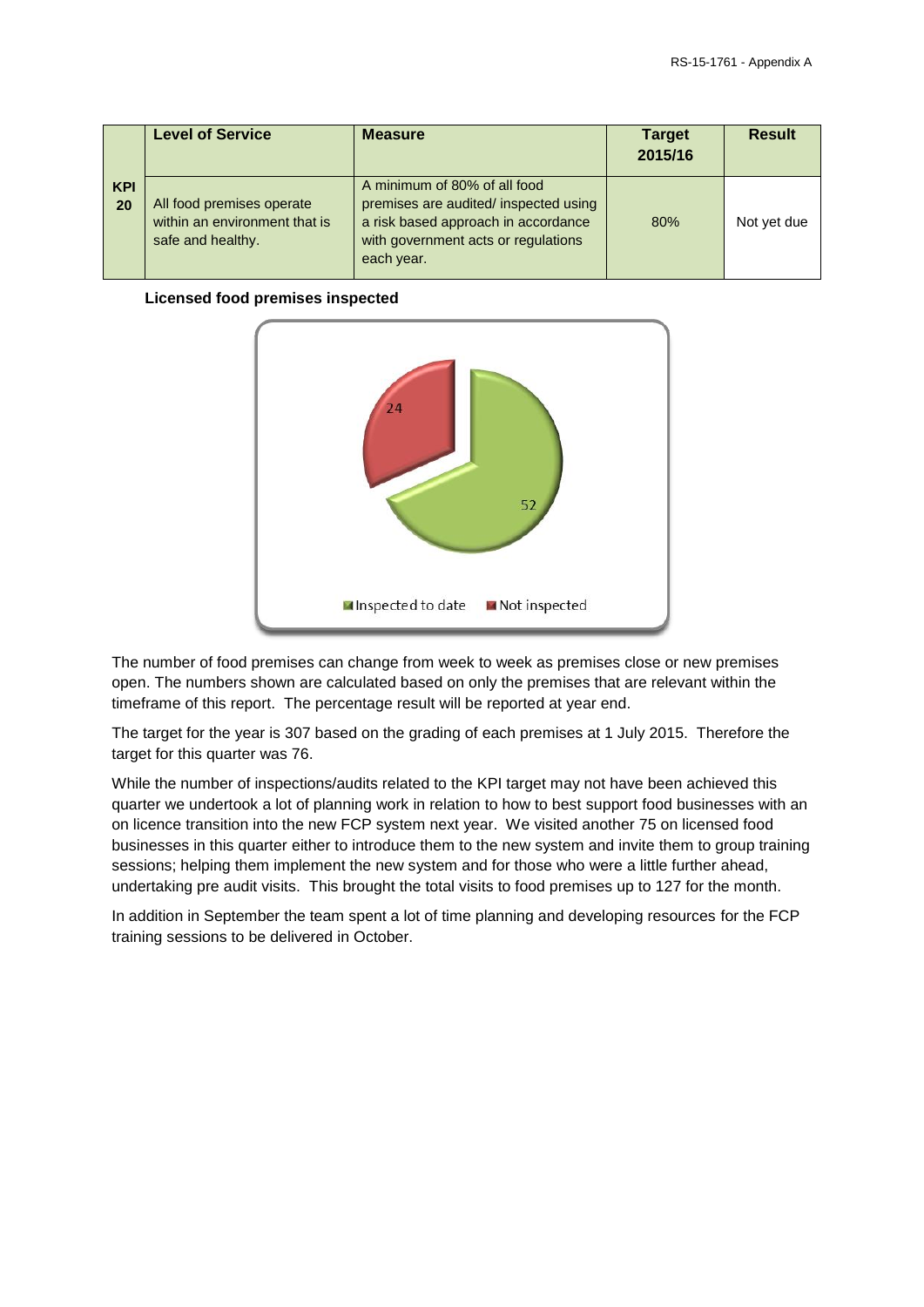| <b>KPI</b><br>21 | <b>Level of Service</b>                                                                                          | <b>Measure</b>                                                                                                       | <b>Target</b><br>2015/16 | <b>Result</b> |
|------------------|------------------------------------------------------------------------------------------------------------------|----------------------------------------------------------------------------------------------------------------------|--------------------------|---------------|
|                  | All other licensed premises,<br>e.g. hairdressers, operate<br>within an environment that is<br>safe and healthy. | A minimum of 80% of all other<br>licensed premises' are inspected for<br>compliance with appropriate<br>regulations. | 80%                      | Not yet due   |

### **Other licensed premises inspected**



The number of premises can change from week to week as businesses close or new premises open. The numbers shown are calculated based on only the premises that are relevant within the timeframe of this report. The percentage result will be reported at year end.

The target for the year was based on the existing business as of 1 July 2015 and is 51 other licensed premises. This relates to approximately 13 visits per quarter.

We do not anticipate any issue catching up with this target in the coming months.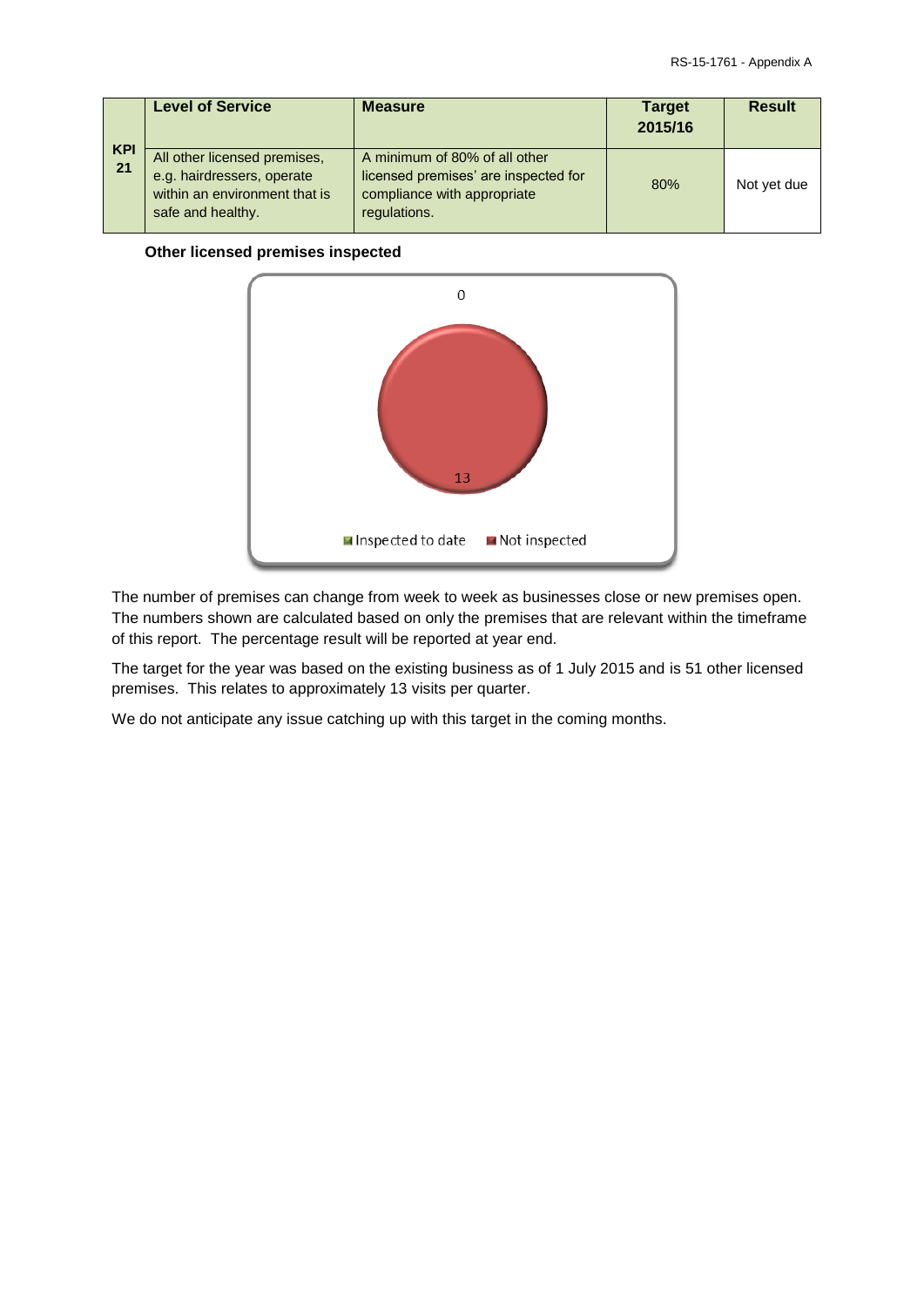| <b>KPI</b><br>22 | <b>Level of Service</b>                                               | <b>Measure</b>                                                                                                                   | <b>Target</b><br>2015/16 | <b>Result</b> |
|------------------|-----------------------------------------------------------------------|----------------------------------------------------------------------------------------------------------------------------------|--------------------------|---------------|
|                  | Private swimming pools<br>comply with the legislated<br>requirements. | 20% of all known private swimming<br>pools are inspected to ensure<br>compliance with the Fencing of<br>Swimming Pools Act 1987. | 20%                      | Not yet due   |

#### **Swimming pool inspections**



The number of known swimming pools can change from week to week as new pools are built. The numbers shown are calculated based only on the pools that are relevant within the timeframe of this report. The percentage result will be reported at year end.

The total number of inspections for the 2015/16 financial year will be 202 and the target for the quarter is 51. Although this quarter was not achieved we are already working to make up the difference for the next quarter.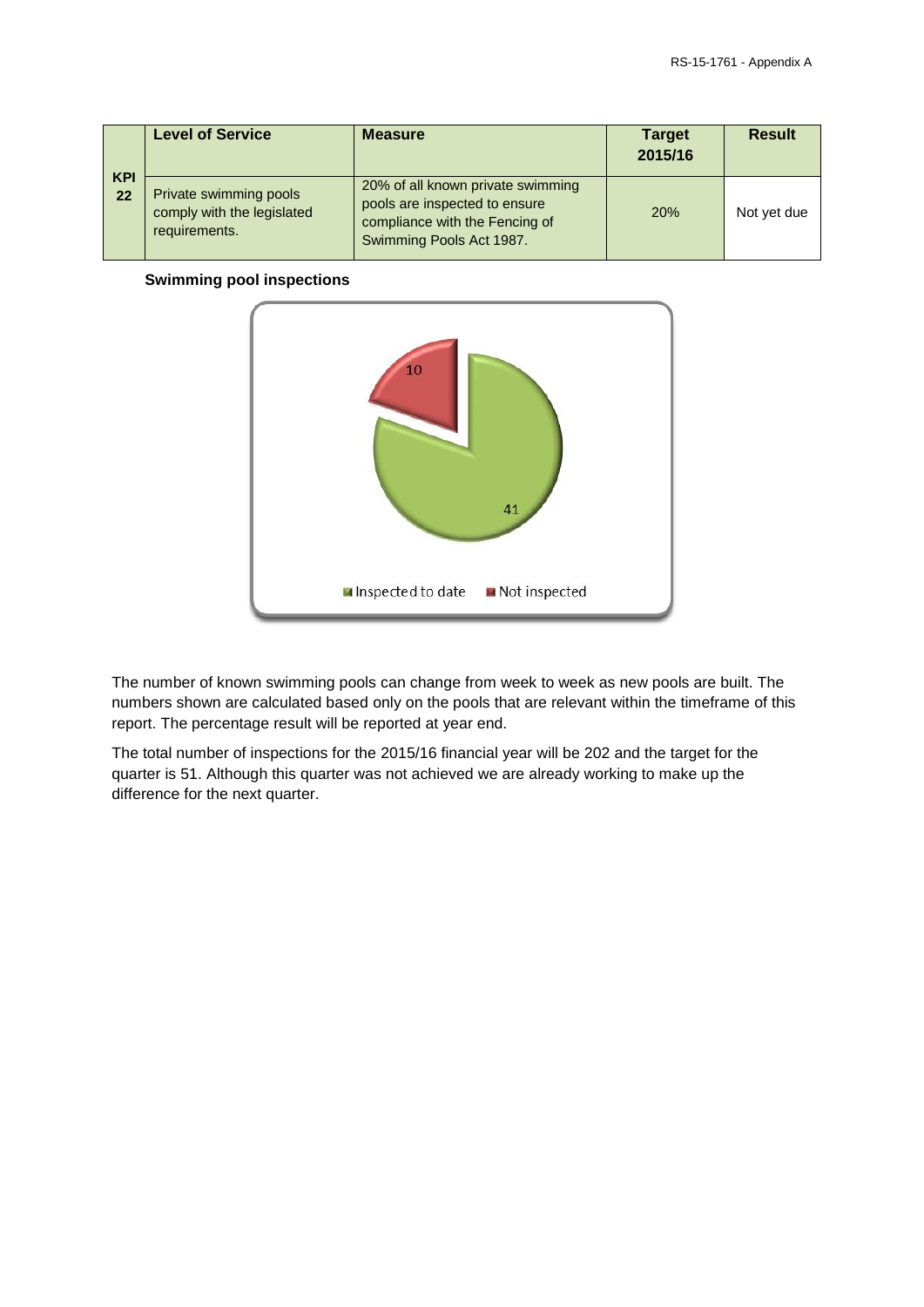| <b>KPI</b><br>23 | <b>Level of Service</b>                               | <b>Measure</b>                                                                                              | <b>Target</b><br>2015/16 | <b>Result</b>      |
|------------------|-------------------------------------------------------|-------------------------------------------------------------------------------------------------------------|--------------------------|--------------------|
|                  | Dogs are managed effectively<br>to minimise nuisance. | Percentage of all routine<br>calls/complaints about dogs are<br>responded to within 24 hours of<br>receipt. | 95%                      | On target<br>98.9% |

## **Response to routine dog calls/complaints**